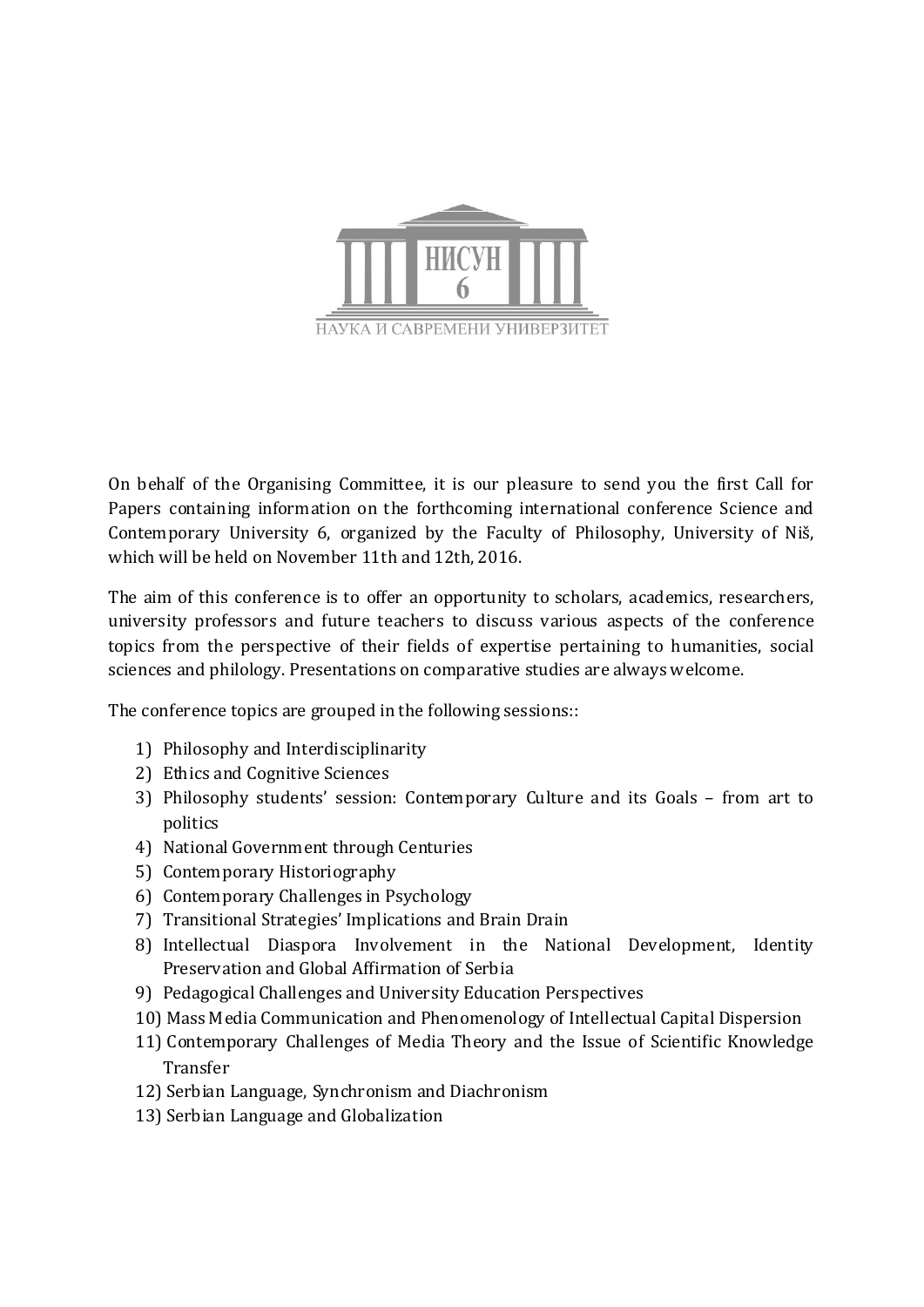- 14) Correlativity in the Serbian language
- 15) Contemporary Trends in Literary Science
- 16) Dadaism and the Avant-garde Heritage 100 years after
- 17) Literature and Film
- 18) Francophone Languages, Literatures and Cultures
- 19) Russian Studies from the Perspective of Confrontation
- 20) Innovations in ESP Teaching

The time allowed for a presentation is 15 minutes (comprising a 10-minute presentation and a 5-minute discussion).

The conference languages are: Serbian and other Slavic languages, English, French and German. A selection of papers will be published after the conference in a peer-reviewed Conference Proceedings.

We kindly invite you to participate in this conference.

## IMPORTANT DATES AND INFORMATION

## **If you would like to participate, please fill in the registration form online available on the Conference web site on the web portal of the Faculty of Philosophy in Niš: http://www.filfak.ni.ac.rs/nisun6**

The registration and abstracts are to be submitted no later than August 28th, 2016.

The submitted abstracts will be reviewed and assessed according to their compatibility with the conference topics and academic merit and notification of acceptance will be sent by September, 2016.

The abstracts containing 800 to 1,000 characters (with space ) are to be written in the Word format (.doc or .docx), and should contain the following:

- (1) Session title
- (2) Paper title
- (3) Name, middle name and surname of the author
- (4) Academic title
- (5) Affiliated institution
- (6) Address (house number, street, zip code, city/town, country )